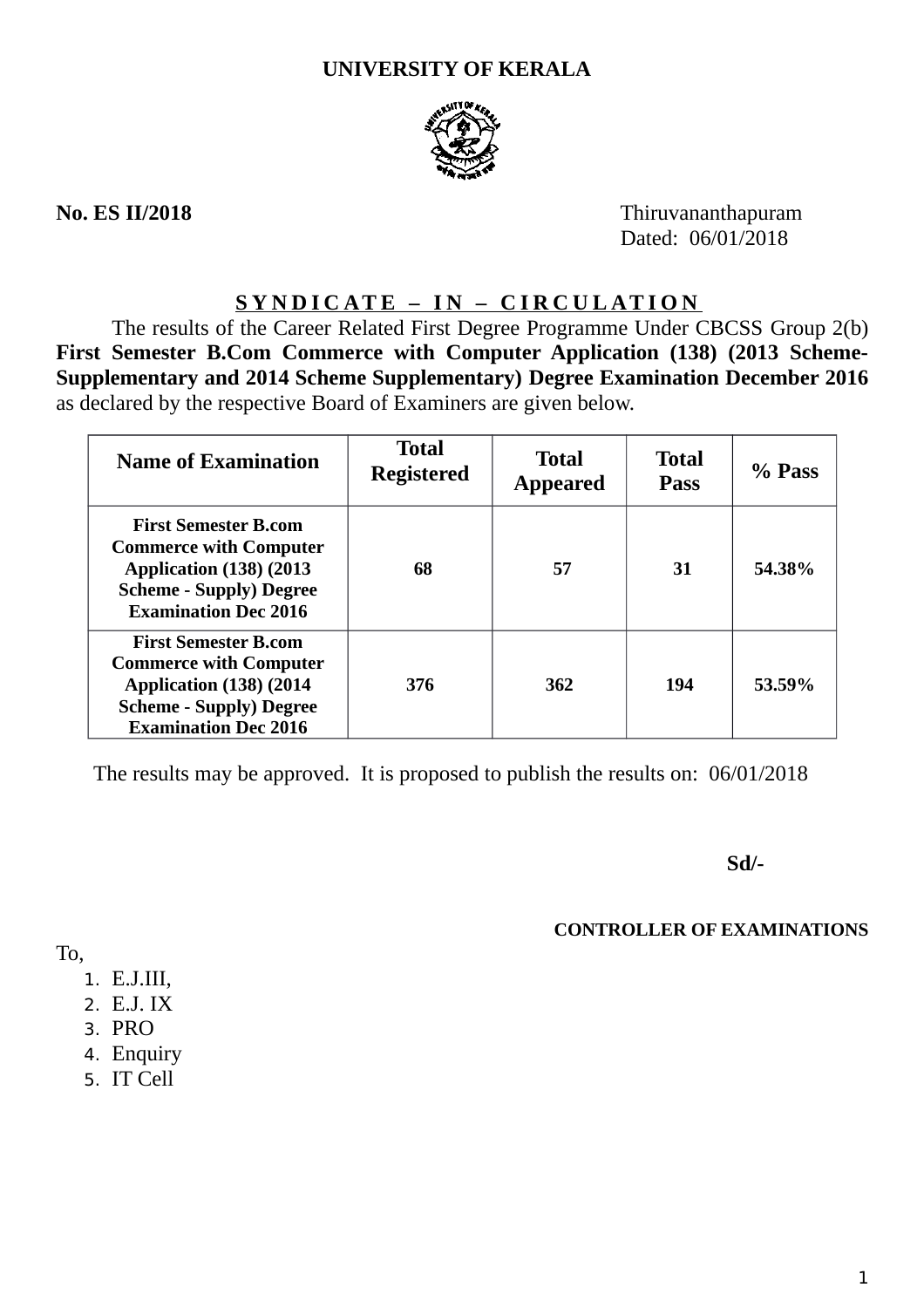

## **UNIVERSITY OF KERALA**

## **NOTIFICATION**

- 1. The following is the provisional list of Register Numbers of the successful candidates at the Career Related First Degree Program Under CBCSS Group 2(b) **First Semester B.Com Commerce with CA (138) (2013 Scheme-Supplementary and 2014 Scheme - Supplementary) Degree Examination December 2016** as declared by the Board of Examiners.
- 2. For the successful completion of a semester a student of 2014 and 2013 admission has to score a minimum SCPA of 4.00 (E Grade). A minimum of 40% of marks (E Grade) is required for passing a course with a separate minimum of 40% (E Grade) for Continuous Evaluation and End Semester Evaluation.
- 3. The last date for revaluation and scrutiny is **31/01/2018**. Candidates should make use of draft mark list available in the university website for applying for revaluation.Application for scrutiny and revaluation should be submitted online only.

| <b>COURSE CODE</b> | <b>COURSE</b>                                    |
|--------------------|--------------------------------------------------|
| EN 1111.4          | Listening & Speaking Skills                      |
| CC 1121            | Informatics for Business Studies                 |
| CC 1141            | Methodology & Perspectives of Business Education |
| CC 1142            | <b>Financial Accounting</b>                      |
| <b>CC 1143</b>     | <b>Information Technology in Business</b>        |
| <b>CC 1131</b>     | <b>Managerial Economics</b>                      |

**2013 Scheme**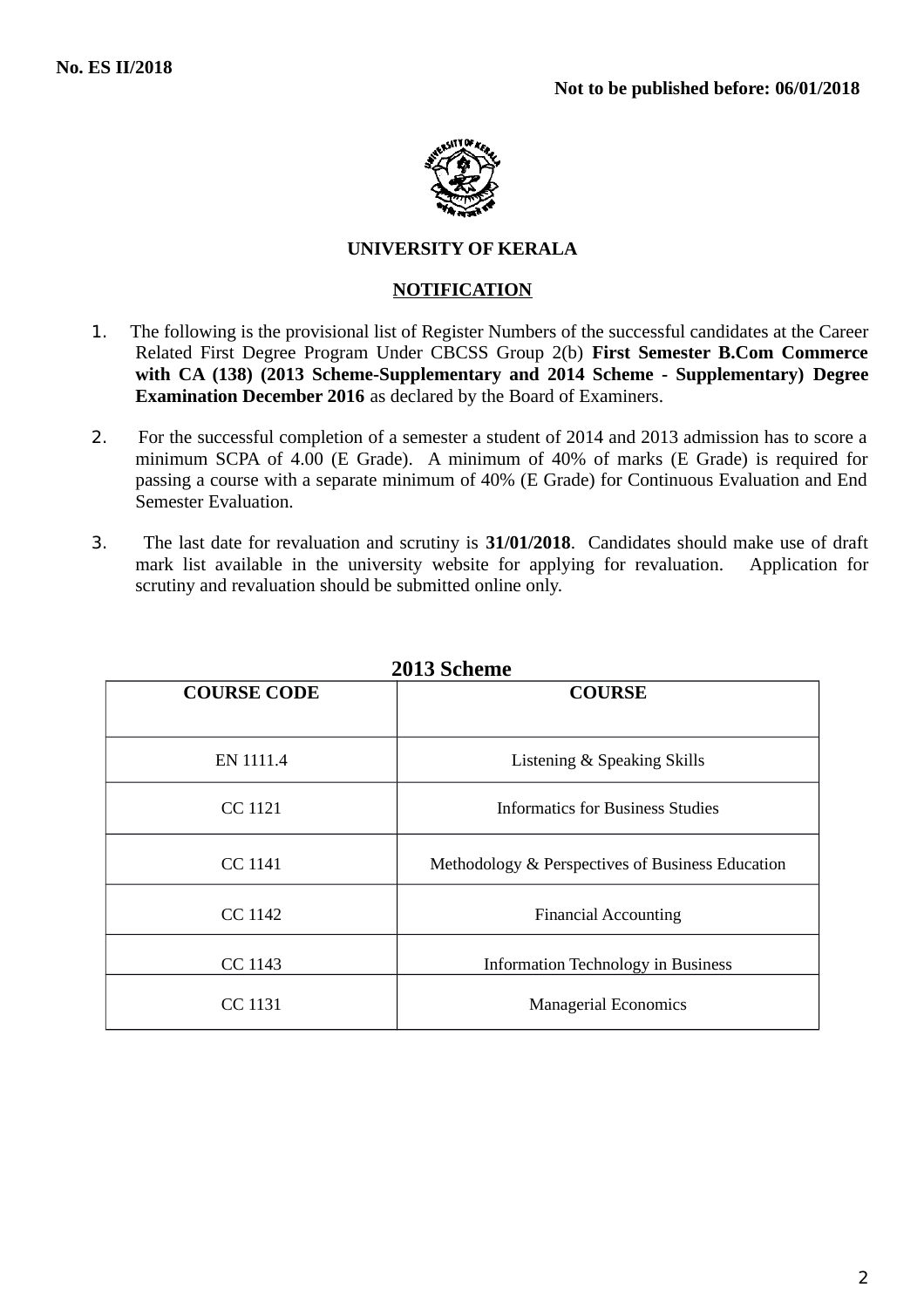| 2014 Scheme        |                                                  |  |  |
|--------------------|--------------------------------------------------|--|--|
| <b>COURSE CODE</b> | <b>COURSE</b>                                    |  |  |
|                    |                                                  |  |  |
| EN 1111.4          | Speaking & Listening Skills                      |  |  |
| CC 1121            | <b>Environmental Studies</b>                     |  |  |
| <b>CC 1141</b>     | Methodology & Perspectives of Business Education |  |  |
| <b>CC 1142</b>     | <b>Functional Application of Management</b>      |  |  |
| <b>CC 1143</b>     | <b>Information Technology in Business</b>        |  |  |
| <b>CC 1131</b>     | <b>Managerial Economics</b>                      |  |  |

**Sd/-**

## **CONTROLLER OF EXAMINATIONS**

University Buildings, Thiruvananthapuram Date: 06/01/2018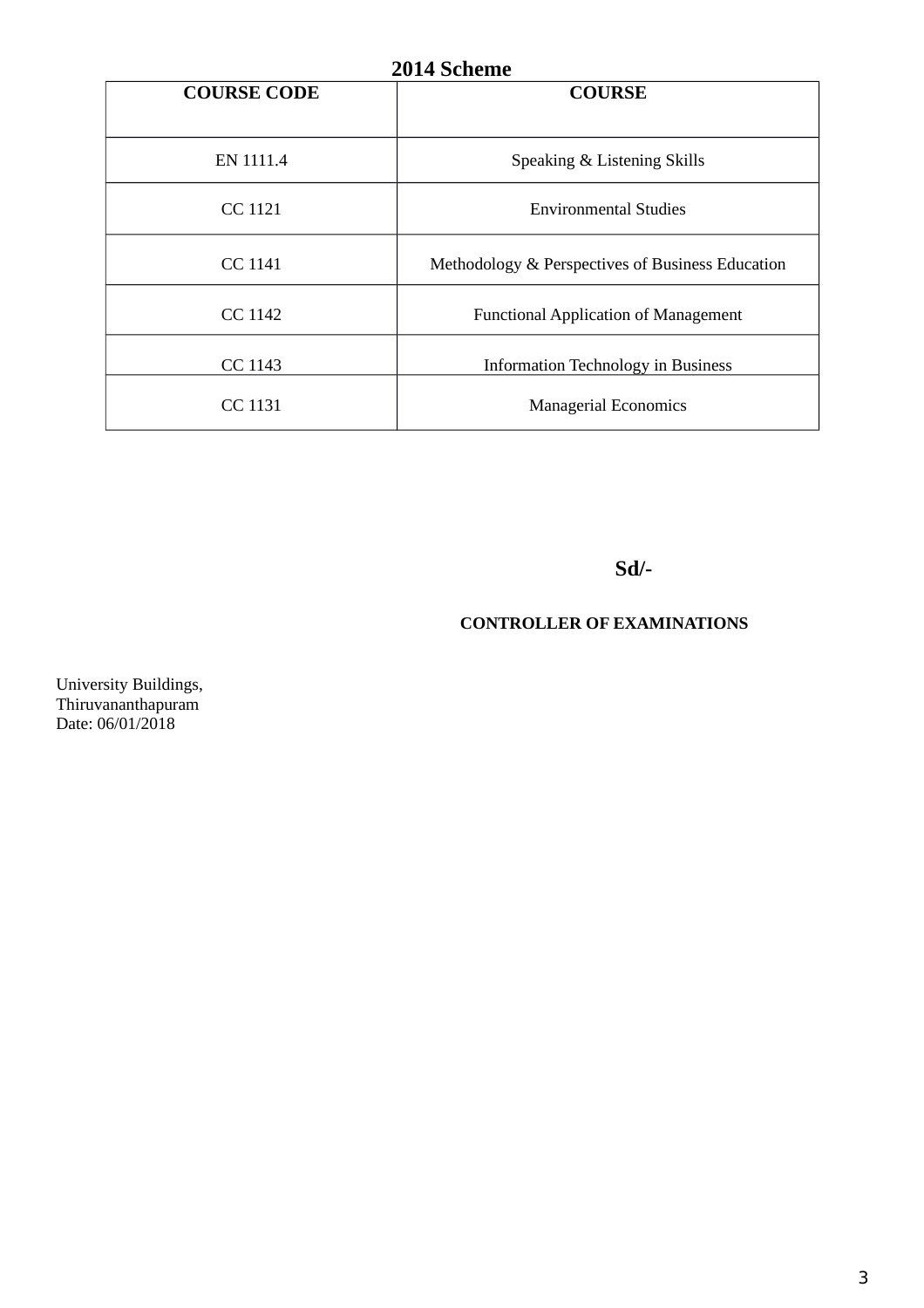# **RESULT OF FIRST SEMESTER CAREER-RELATED B.COM COMMERCE WITH COMPUTER APPLICATION (138) 2B EXAMINATION DECEMBER 2016 (FOR SUPPLEMENTARY 2013 & 2014 ADMISSIONS)**

#### **College Code : 135**

#### **Sree Ayyappa College, Thiruvanvandoor, Pathanamthitta**

| <b>B.Com - Commerce with Computer Application(138)</b> |             |                       |             |             |
|--------------------------------------------------------|-------------|-----------------------|-------------|-------------|
| All Pass (Semester scores given in brackets)           |             |                       |             |             |
| 14135012(5.26 D)                                       | 014(5.09 D) | $030(4.92 \text{ E})$ | 033(5.21 D) | 034(5.06 D) |
| Passed in Parts (Subject codes given in brackets)      |             |                       |             |             |
| 14135003(4)                                            | 022(35)     | 029(2)                | 031(4)      |             |

**College Code : 149**

### **Mar Gregorios College of Arts & Science, Punnapra, Alappuzha**

| <b>B.Com - Commerce with Computer Application(138)</b> |             |             |             |                       |  |  |
|--------------------------------------------------------|-------------|-------------|-------------|-----------------------|--|--|
| All Pass (Semester scores given in brackets)           |             |             |             |                       |  |  |
| 14149005(5.55 D)                                       | 010(5.85 D) | 012(5.39 D) | 016(5.31 D) | $018(4.81 \text{ E})$ |  |  |
| 024(4.55 E)                                            | 031(5.30 D) | 034(5.43 D) |             |                       |  |  |
| Passed in Parts (Subject codes given in brackets)      |             |             |             |                       |  |  |
| 14149007(6)                                            | 009(6)      | 019(1)      | 037(6)      |                       |  |  |

**College Code : 150**

**Mother Theresa College, Nellikad, Kattakada, Thiruvananthapuram**

#### **B.Com - Commerce with Computer Application(138)**

All Pass (Semester scores given in brackets)

14150019(4.96 E)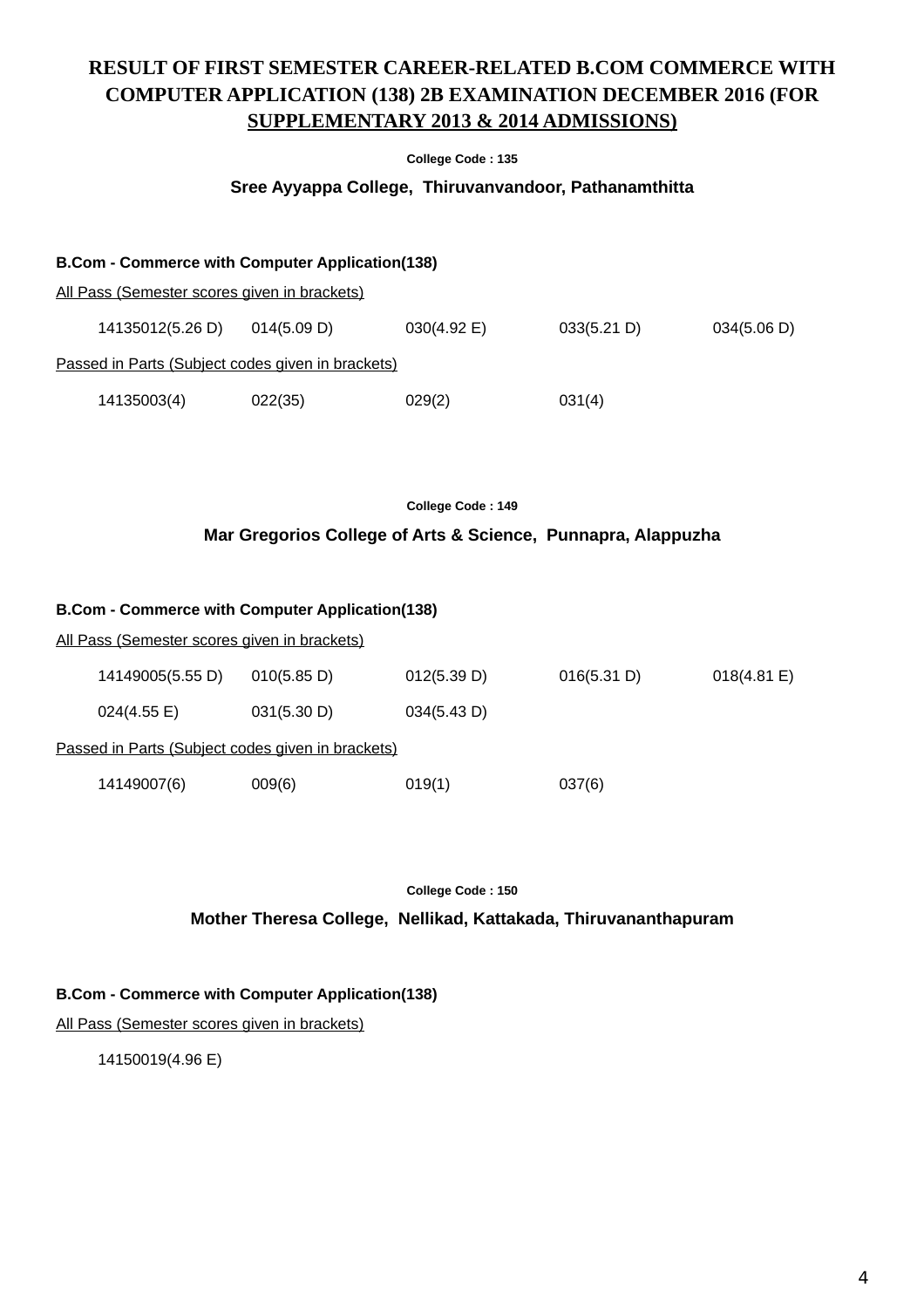### **Don Bosco College, Kottiyam, Kollam**

## **B.Com - Commerce with Computer Application(138)**

All Pass (Semester scores given in brackets)

14151004(5.46 D) 007(5.07 D) 015(5.74 D) 020(5.15 D)

Passed in Parts (Subject codes given in brackets)

14151012(25)

#### **College Code : 154**

## **KICMA College of Arts & Science, Neyyar Dam, Thiruvananthapuram**

#### **B.Com - Commerce with Computer Application(138)**

Passed in Parts (Subject codes given in brackets)

14154001(26) 003(23) 006(2) 025(2)

**College Code : 156**

### **Carmel College, Muhamma, Alappuzha**

#### **B.Com - Commerce with Computer Application(138)**

All Pass (Semester scores given in brackets)

14156002(7.03 B) 006(5.84 D) 010(5.02 D)

**College Code : 157**

## **Mar Chrysostom College, Paranthal,Adoor,**

#### **B.Com - Commerce with Computer Application(138)**

All Pass (Semester scores given in brackets)

14157001(5.02 D) 012(4.98 E) 019(5.49 D)

Passed in Parts (Subject codes given in brackets)

14157003(46)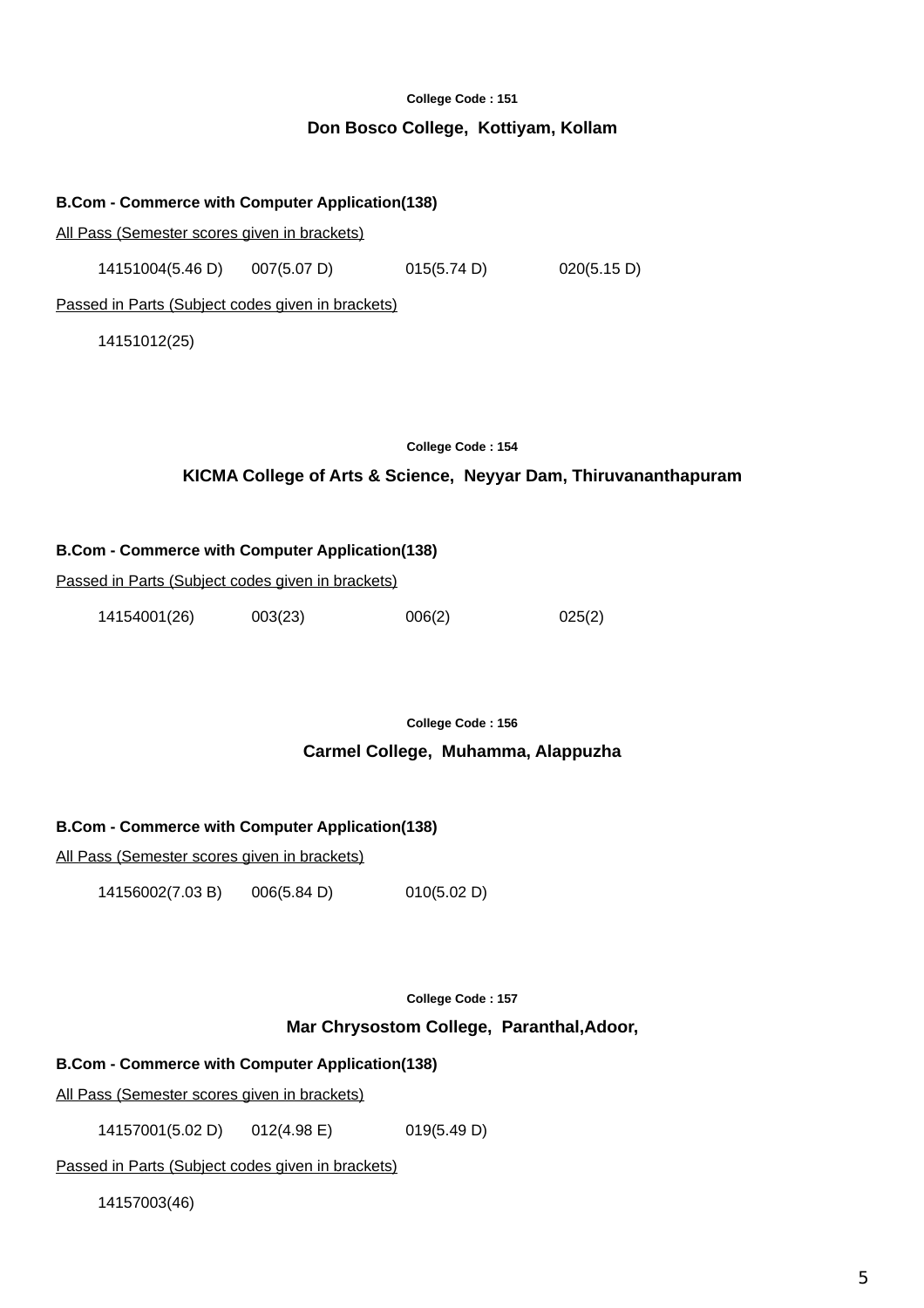## **Mannam N S S College, Edamulakkal,Anchal, Kollam**

#### **B.Com - Commerce with Computer Application(138)**

#### All Pass (Semester scores given in brackets)

| 14158011(6.15 C) | $013(6.02)$ C) | $016(6.81)$ C) | 020(6.07 C) | 021(5.84 D) |
|------------------|----------------|----------------|-------------|-------------|
| 024(5.94 D)      | $026(6.92)$ C) | 027(5.66 D)    | 029(5.96 D) | 034(5.86 D) |
| 040(6.15 C)      |                |                |             |             |

#### **College Code : 802**

## **College of Applied Sciences, Adoor, Pathanamthitta**

## **B.Com - Commerce with Computer Application(138)**

All Pass (Semester scores given in brackets)

14802012(5.40 D)

**College Code : 803**

#### **College of Applied Sciences, Mavelikkara,**

#### **B.Com - Commerce with Computer Application(138)**

Passed in Parts (Subject codes given in brackets)

14803002(3) 006(1) 023(2)

Result Announced Later

14803035()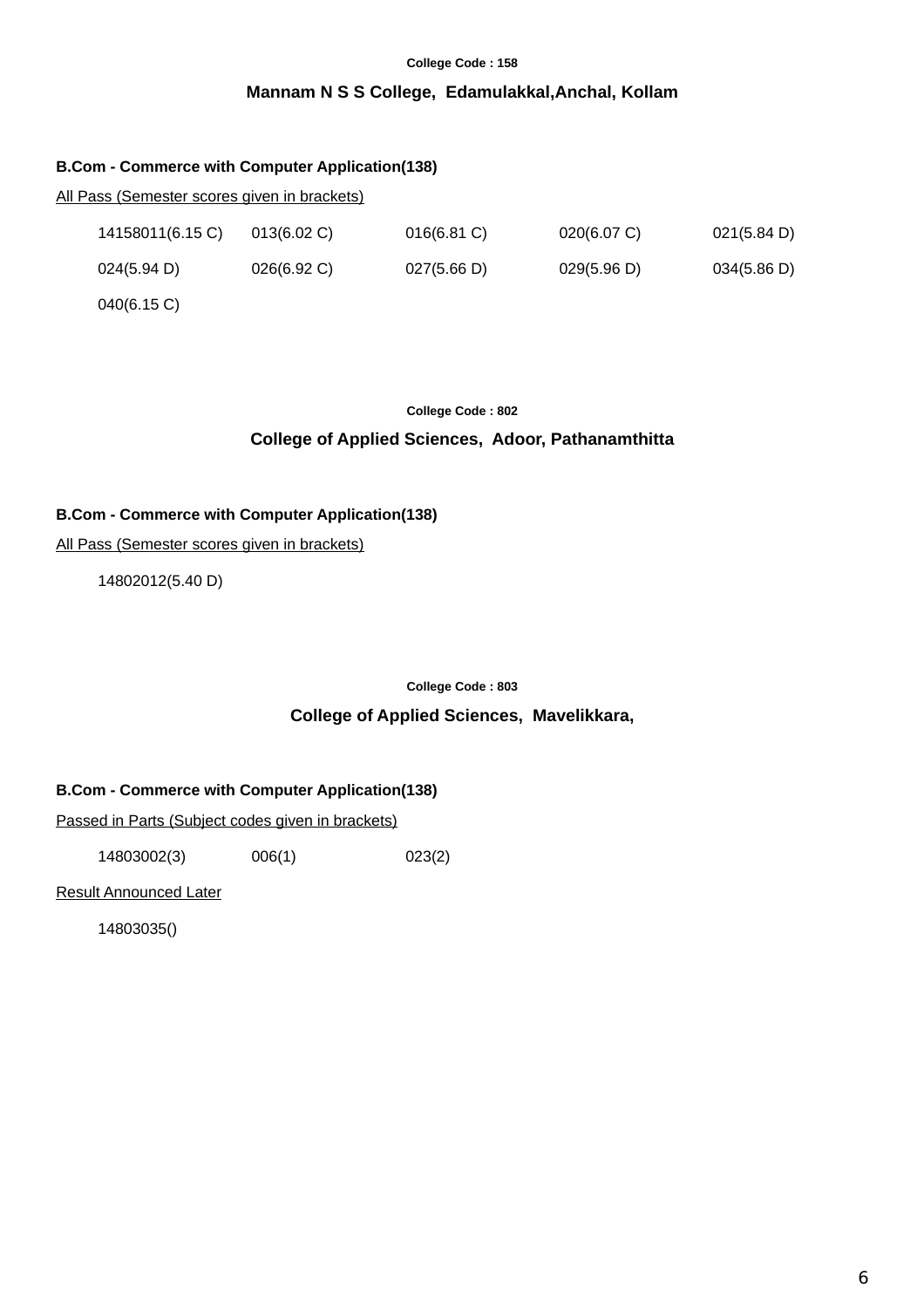## **K.V.V.S College of Science and Technology, Adoor, Pathanamthitta**

## **B.Com - Commerce with Computer Application(138)**

All Pass (Semester scores given in brackets)

| 14805001(5.73 D) | 002(5.07 D) | 003(5.71 D) | $008(6.07)$ C) | 009(5.73 D) |
|------------------|-------------|-------------|----------------|-------------|
| 014(5.55 D)      | 016(5.60 D) | 018(5.57)   | 024(5.51 D)    | 026(5.31 D) |

027(5.78 D)

#### Passed in Parts (Subject codes given in brackets)

14805006(36)

| <b>College Code: 806</b> |  |  |
|--------------------------|--|--|
|--------------------------|--|--|

## **Marthoma College of Science and Technology, Ayur,**

#### **B.Com - Commerce with Computer Application(138)**

| All Pass (Semester scores given in brackets) |
|----------------------------------------------|
|----------------------------------------------|

| 14806003(6.37 C) | $008(4.88)$ E) | 019(5.55 D)      | 023(5.28 D) | 028(5.47 D) |
|------------------|----------------|------------------|-------------|-------------|
| 034(5.61 D)      | 038(5.15 D)    | 13806031(5.34 D) | 033(5.00 D) |             |

Passed in Parts (Subject codes given in brackets)

14806027(5)

**College Code : 809**

#### **Sree Vidyadhiraja Arts and Science College, Karunagappally, Kollam**

#### **B.Com - Commerce with Computer Application(138)**

All Pass (Semester scores given in brackets)

| 14809019(5.04 D) | 020(5.56 D) | 022(5.27 D) | 034(6.36 C) | 047(5.28 D) |
|------------------|-------------|-------------|-------------|-------------|
|------------------|-------------|-------------|-------------|-------------|

050(4.24 E) 13809010(5.30 D)

Passed in Parts (Subject codes given in brackets)

13809035(3)

Result Announced Later

13809042()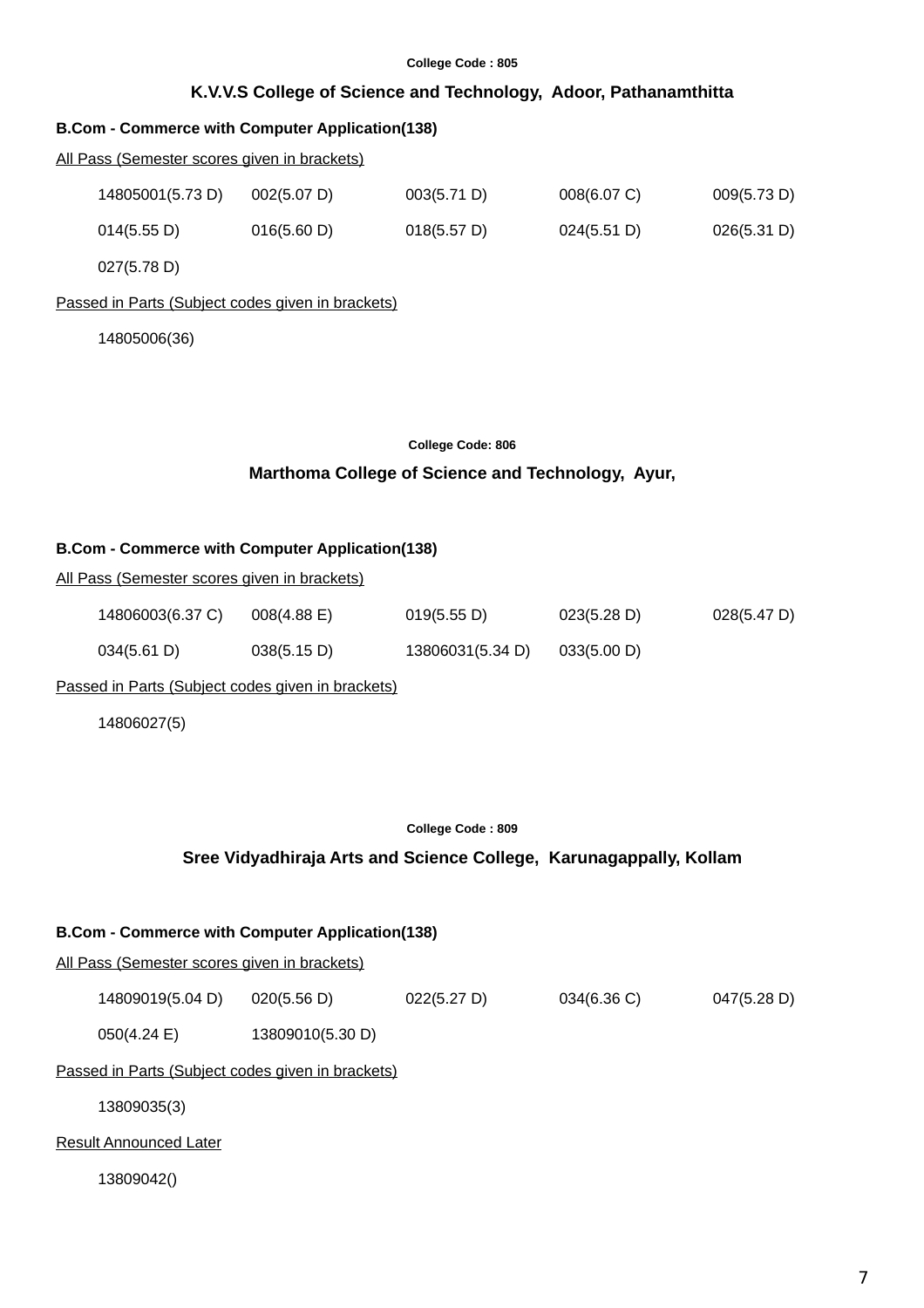## **MSN Institute of Management and Technology, Chavara, Kollam**

| <b>B.Com - Commerce with Computer Application(138)</b> |                  |                |             |             |  |  |  |
|--------------------------------------------------------|------------------|----------------|-------------|-------------|--|--|--|
| <u>All Pass (Semester scores given in brackets)</u>    |                  |                |             |             |  |  |  |
| 14811002(5.32 D)                                       | 016(5.15 D)      | $036(4.93)$ E) | 039(6.39 C) | 042(6.01 C) |  |  |  |
| 049(5.17 D)                                            | 058(5.13 D)      | 061(5.65 D)    | 068(5.64 D) | 078(5.73 D) |  |  |  |
| 080(5.11 D)                                            | 13811038(5.15 D) | 041(5.41 D)    |             |             |  |  |  |
| Passed in Parts (Subject codes given in brackets)      |                  |                |             |             |  |  |  |
| 14811019(24)                                           | 035(23)          | 043(1)         | 046(2)      |             |  |  |  |

**College Code : 812**

## **Naipunya School of Management, Cherthala, Alappuzha**

## **B.Com - Commerce with Computer Application(138)**

#### All Pass (Semester scores given in brackets)

| 14812009(5.72 D) | 010(5.10 D)                                     | 014(5.36 D) | $015(4.69)$ E) | 018(5.60 D)      |
|------------------|-------------------------------------------------|-------------|----------------|------------------|
| 019(5.35 D)      | 023(5.41 D)                                     | 024(6.39 C) | 027(5.04 D)    | 046(5.32 D)      |
| 049(5.33 D)      | 068(5.22 D)                                     | 074(5.31 D) | 078(5.24 D)    | 13812028(6.10 C) |
| 049(6.70 C)      | 090(5.79 D)                                     | 092(5.94 D) | 103(5.83 D)    |                  |
|                  | scod in Darte (Subject codes given in broaketa) |             |                |                  |

## Passed in Parts (Subject codes given in brackets)

| 14812057(45) | 094(12) | 13812003(3) |
|--------------|---------|-------------|
|--------------|---------|-------------|

**College Code : 815**

## **Sree Narayana College of Technology, Vadakkevila, Kollam**

## **B.Com - Commerce with Computer Application(138)**

All Pass (Semester scores given in brackets)

14815010(5.01 D) 023(4.67 E)

## Passed in Parts (Subject codes given in brackets)

14815024(6) 031(6)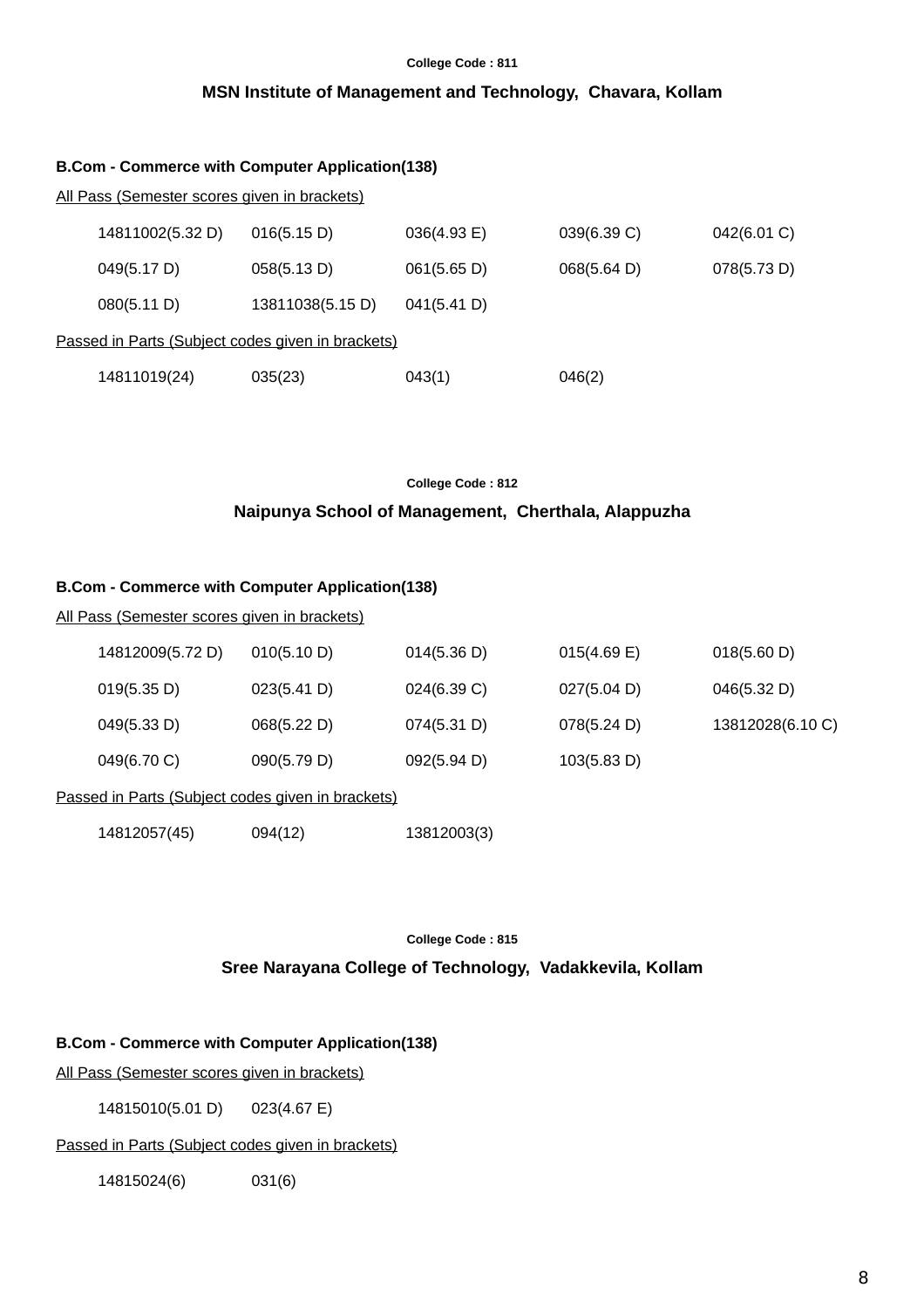|                                                                                                        |                       | College Code: 822                                                                    |             |                  |
|--------------------------------------------------------------------------------------------------------|-----------------------|--------------------------------------------------------------------------------------|-------------|------------------|
|                                                                                                        |                       | Sree Narayana Guru Memorial Arts & Science College, Thuravoor, Cherthala             |             |                  |
| <b>B.Com - Commerce with Computer Application(138)</b>                                                 |                       |                                                                                      |             |                  |
| All Pass (Semester scores given in brackets)                                                           |                       |                                                                                      |             |                  |
| 14822011(4.69 E)                                                                                       | $015(4.45 \text{ E})$ | 020(5.46 D)                                                                          | 025(5.63 D) | 029(5.11 D)      |
| Passed in Parts (Subject codes given in brackets)                                                      |                       |                                                                                      |             |                  |
| 14822009(45)                                                                                           | 017(4)                |                                                                                      |             |                  |
|                                                                                                        |                       | College Code: 823<br>College of Applied Science, Dhanuvachapuram, Thiruvananthapuram |             |                  |
| <b>B.Com - Commerce with Computer Application(138)</b><br>All Pass (Semester scores given in brackets) |                       |                                                                                      |             |                  |
| 14823006(5.33 D)                                                                                       | 049(5.72 D)           | 13823018(5.22 D)                                                                     |             |                  |
| Passed in Parts (Subject codes given in brackets)                                                      |                       |                                                                                      |             |                  |
|                                                                                                        |                       |                                                                                      |             |                  |
| 14823028(3)                                                                                            | 030(6)                | 043(6)                                                                               | 050(6)      | 13823024(5)      |
|                                                                                                        |                       | College Code: 824                                                                    |             |                  |
|                                                                                                        |                       | College of Applied Science, Kundara, Kollam                                          |             |                  |
| <b>B.Com - Commerce with Computer Application(138)</b>                                                 |                       |                                                                                      |             |                  |
| All Pass (Semester scores given in brackets)                                                           |                       |                                                                                      |             |                  |
| 14824008(5.08 D)                                                                                       | 011(5.54 D)           | 030(4.94 E)                                                                          | 039(4.87 E) | 13824041(5.00 D) |

Passed in Parts (Subject codes given in brackets)

| 14824004(4) | 018(25) | 022(5) | 023(5) | 026(2) |
|-------------|---------|--------|--------|--------|
| 035(5)      | 036(35) | 044(5) | 047(4) |        |

#### SUSPECTED MALPRACTICE

13824018()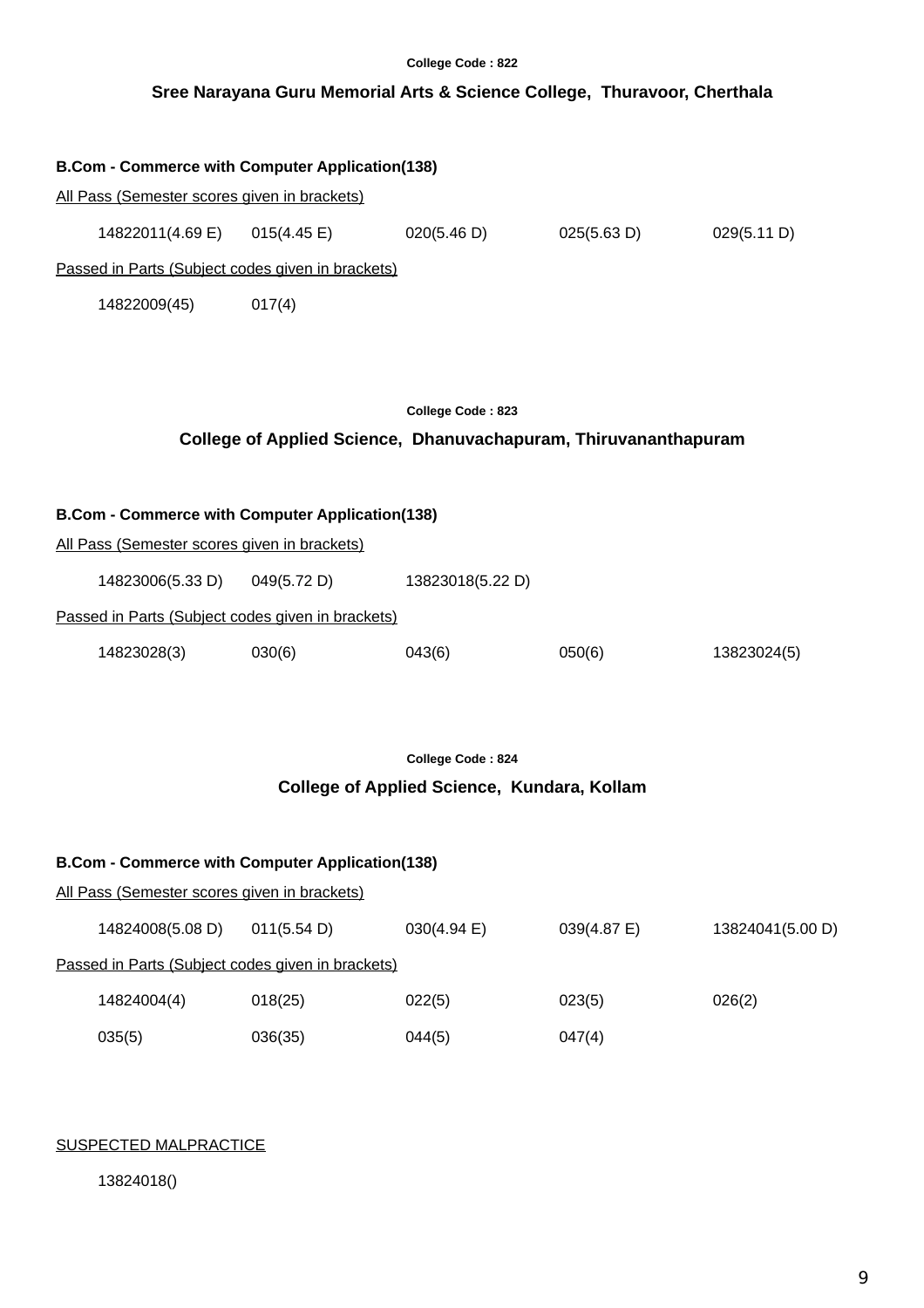## **Christ Nagar College, Maranalloor, Thiruvananthapuram**

#### **B.Com - Commerce with Computer Application(138)**

All Pass (Semester scores given in brackets)

14825014(5.60 D) 059(5.17 D)

#### **College Code : 826**

## **Vigyaan College of Applied Sciences, Kattakada, Thiruvananthapuram**

#### **B.Com - Commerce with Computer Application(138)**

All Pass (Semester scores given in brackets)

| 14826001(5.94 D) | $008(4.78)$ E) | 013(5.52 D)      | 023(5.26 D) | 025(5.29 D) |
|------------------|----------------|------------------|-------------|-------------|
| 028(5.27 D)      | 034(5.86 D)    | 13826008(5.60 D) |             |             |

Passed in Parts (Subject codes given in brackets)

14826005(4) 13826006(4)

**College Code : 827**

**College of Applied Science, Karthikappally, Alappuzha**

## **B.Com - Commerce with Computer Application(138)**

| <u> All Pass (Semester scores given in brackets)</u> |             |             |                  |  |  |
|------------------------------------------------------|-------------|-------------|------------------|--|--|
| 14827001(5.46 D)                                     | 015(5.50 D) | 043(5.30 D) |                  |  |  |
| 044(5.27 D)                                          | 049(5.01 D) | 056(5.71 D) | 13827001(5.39 D) |  |  |
| Passed in Parts (Subject codes given in brackets)    |             |             |                  |  |  |
| 14827002(245)                                        | 016(2456)   | 051(2)      | 13827011(2)      |  |  |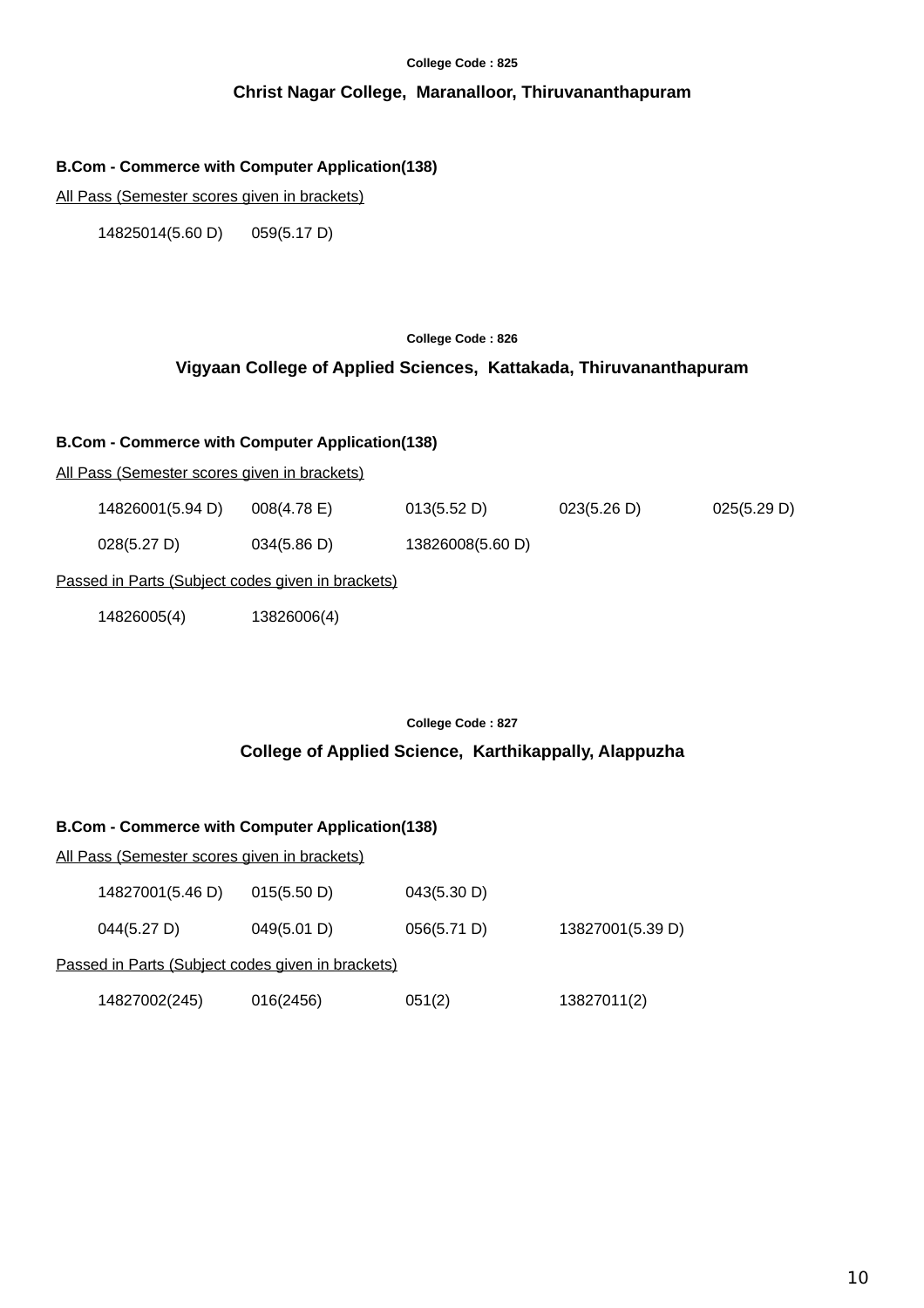## **Sree Narayana Guru College of Advanced Studies, Punalur, Kollam**

## **B.Com - Commerce with Computer Application(138)**

All Pass (Semester scores given in brackets)

14890009(4.97 E)

Passed in Parts (Subject codes given in brackets)

13890003(6)

### **College Code : 893**

## **Muslim Association College of Arts and Science, Panavoor, Thiruvananthapuram**

## **B.Com - Commerce with Computer Application(138)**

All Pass (Semester scores given in brackets)

| 14893001(5.24 D) | 014(5.55 D) | 015(5.91 D) | 018(5.90 D) | 020(5.53 D) |
|------------------|-------------|-------------|-------------|-------------|
|                  |             |             |             |             |

| 032(6.14 C) | 037(5.60 D) | 13893003(5.74 D) |
|-------------|-------------|------------------|
|             |             |                  |

Passed in Parts (Subject codes given in brackets)

13893008(1)

Result Announced Later

14893025() 038()

#### **College Code : 894**

## **College of Applied Science, Kalanjoor,**

## **B.Com - Commerce with Computer Application(138)**

All Pass (Semester scores given in brackets)

14894011(5.15 D) 022(6.14 C) 023(6.53 C) 033(5.27 D)

Passed in Parts (Subject codes given in brackets)

14894001(1) 015(6) 018(1) 037(1)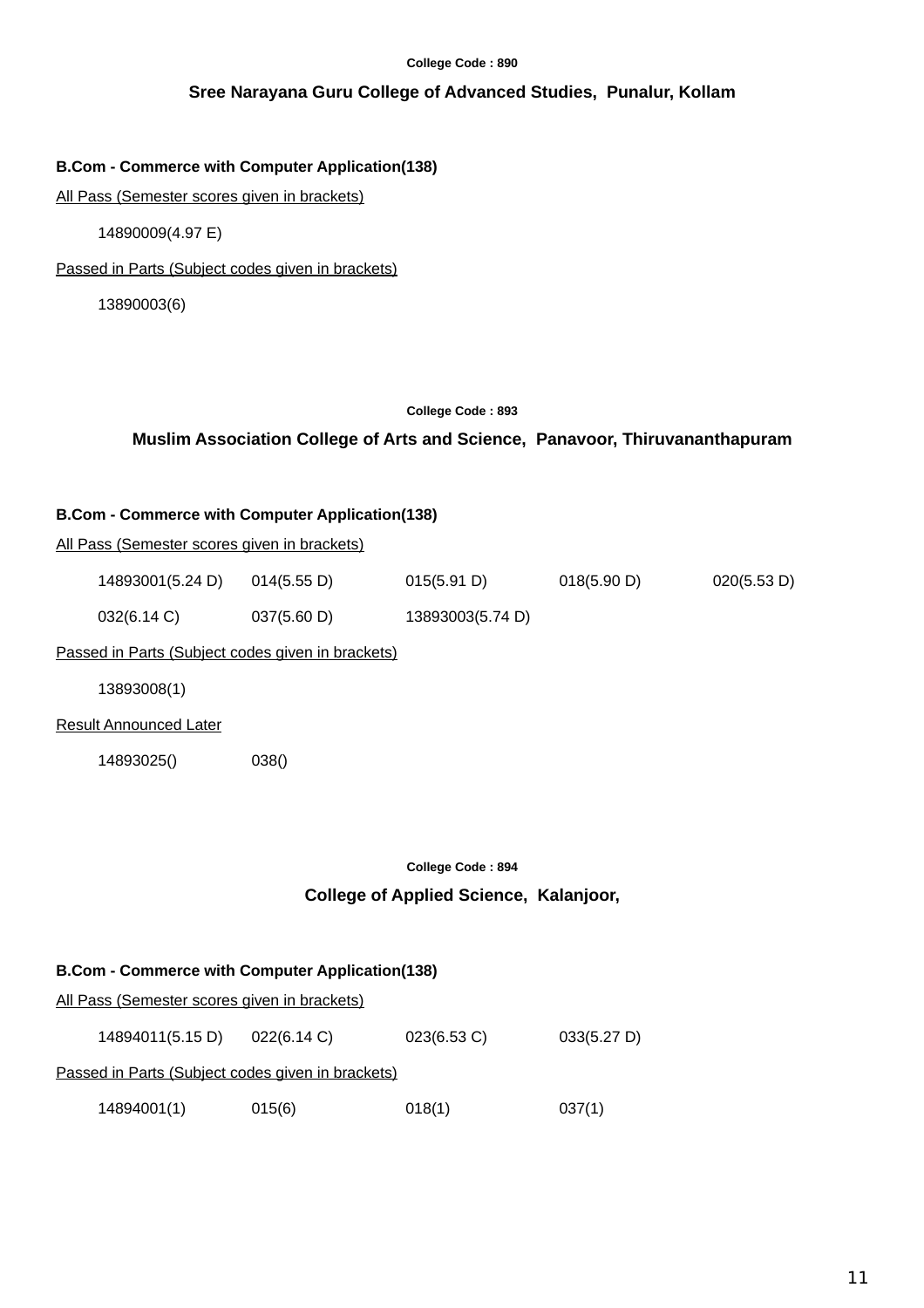## **UIT, Mulamkadakam, Kollam**

| <b>B.Com - Commerce with Computer Application(138)</b> |                                                   |             |             |             |  |
|--------------------------------------------------------|---------------------------------------------------|-------------|-------------|-------------|--|
| All Pass (Semester scores given in brackets)           |                                                   |             |             |             |  |
| 14952004(4.91 E)                                       | 012(5.47 D)                                       | 013(5.23 D) | 039(4.90 E) | 048(5.26 D) |  |
| 13952009(5.49 D)                                       |                                                   |             |             |             |  |
|                                                        | Passed in Parts (Subject codes given in brackets) |             |             |             |  |
| 14952001(135)                                          | 015(135)                                          | 018(14)     | 019(3)      | 025(2)      |  |
| 042(3)                                                 | 047(3)                                            | 049(34)     | 13952015(2) |             |  |

#### **College Code : 955**

## **UIT, Pathanapuram, Kollam**

## **B.Com - Commerce with Computer Application(138)**

| <u>All Pass (Semester scores given in brackets)</u> |                                                   |             |                |             |
|-----------------------------------------------------|---------------------------------------------------|-------------|----------------|-------------|
| 14955002(5.52 D)                                    | 023(5.14 D)                                       | 029(5.80 D) | 034(4.91 E)    | 042(5.48 D) |
| 044(5.28 D)                                         | 13955012(5.28 D)                                  | 047(5.20 D) |                |             |
|                                                     | Passed in Parts (Subject codes given in brackets) |             |                |             |
| 14955003(3)                                         | 017(34)                                           | 038(34)     | 13955019(2356) | 026(234)    |
| 048(46)                                             |                                                   |             |                |             |

#### **College Code : 956**

## **UIT, Pirappancode, Thiruvananthapuram**

| <b>B.Com - Commerce with Computer Application(138)</b> |                                                   |             |             |             |  |
|--------------------------------------------------------|---------------------------------------------------|-------------|-------------|-------------|--|
| All Pass (Semester scores given in brackets)           |                                                   |             |             |             |  |
| 14956013(4.92 E)                                       | $028(4.85 \text{ E})$                             | 035(5.34 D) | 039(4.87 E) | 061(4.95 E) |  |
| 063(5.36 D)                                            | 13956054(5.25 D)                                  |             |             |             |  |
|                                                        | Passed in Parts (Subject codes given in brackets) |             |             |             |  |
| 14956004(5)                                            | 005(4)                                            | 060(4)      |             |             |  |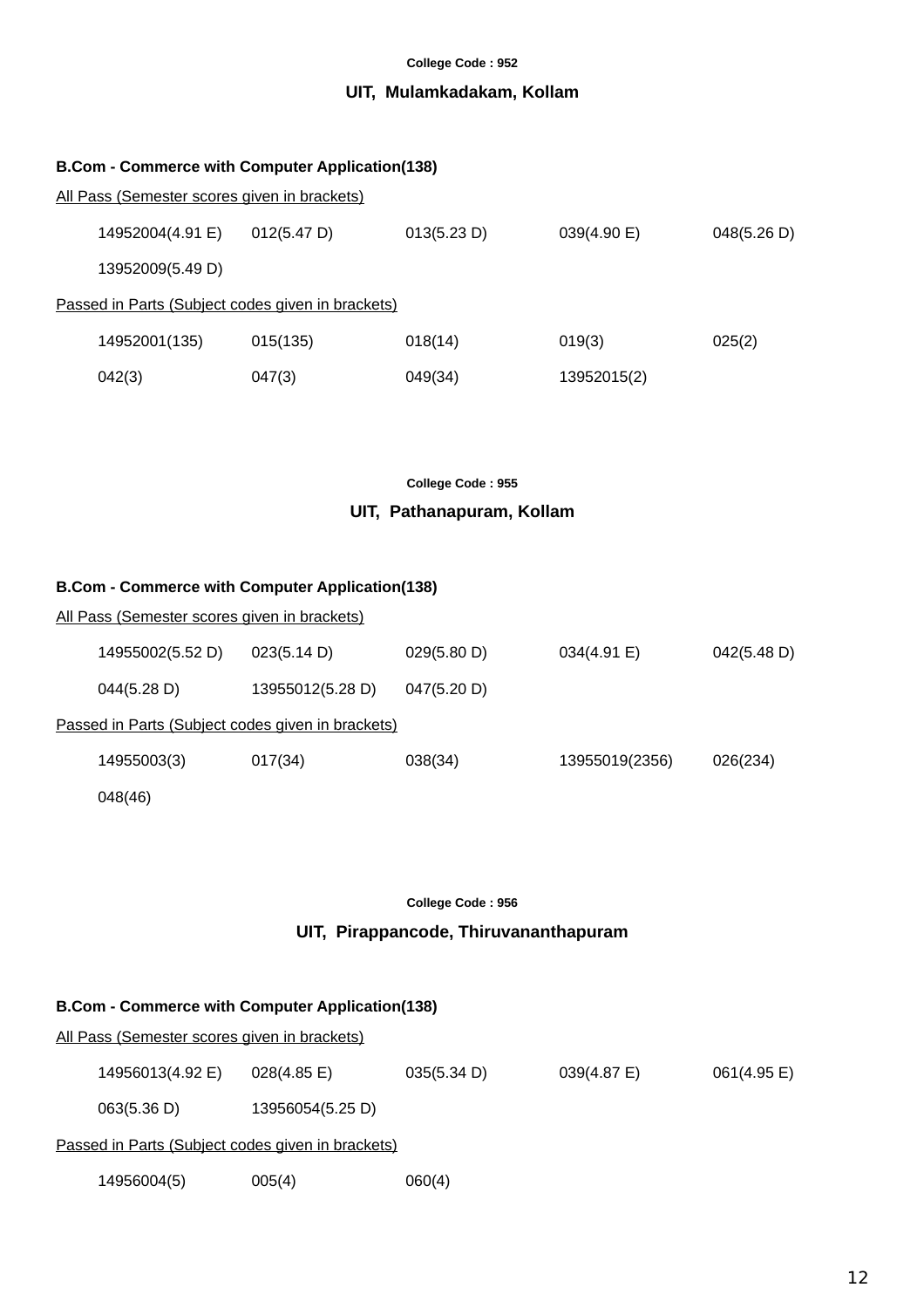## **UIT, Alappuzha, Alappuzha**

#### **B.Com - Commerce with Computer Application(138)**

All Pass (Semester scores given in brackets)

14957016(5.24 D) 021(5.27 D) 022(5.48 D) 047(5.02 D)

**College Code : 958**

## **UIT, Yeroor, Kollam**

## **B.Com - Commerce with Computer Application(138)**

All Pass (Semester scores given in brackets)

|  | 14958003(5.60 D) | $012(6.05)$ C) | 018(6.60 C) | 019(6.13 C) | 030(4.96 E) |
|--|------------------|----------------|-------------|-------------|-------------|
|--|------------------|----------------|-------------|-------------|-------------|

043(5.32 D) 13958027(5.54 D)

## Passed in Parts (Subject codes given in brackets)

14958032(4)

**College Code : 960**

#### **UIT, Karuvatta, Kollam**

#### **B.Com - Commerce with Computer Application(138)**

All Pass (Semester scores given in brackets)

14960003(4.67 E) 005(5.04 D) 020(5.19 D) 13960047(4.80 E) 050(5.18 D)

Passed in Parts (Subject codes given in brackets)

14960004(12) 043(1)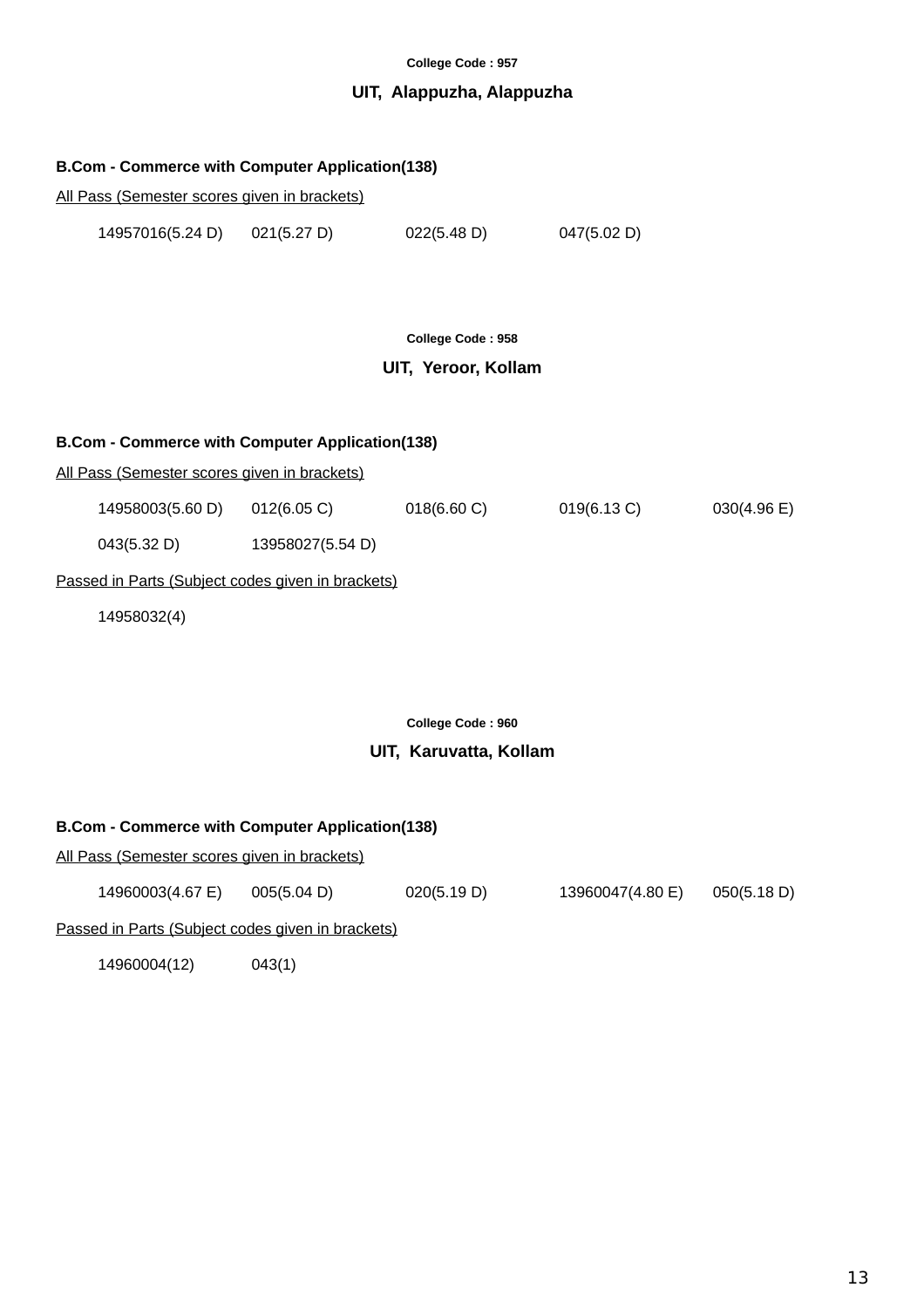### **UIT, Sasthamkotta, Kollam**

#### **B.Com - Commerce with Computer Application(138)**

#### All Pass (Semester scores given in brackets)

| 14961003(5.08 D) | 006(5.15 D)      | 009(5.72 D)    | 010(5.92 D) | 011(5.64)   |
|------------------|------------------|----------------|-------------|-------------|
| $015(4.97)$ E)   | $018(6.23)$ C)   | 021(5.10 D)    | 023(5.43 D) | 030(5.45 D) |
| 036(5.27 D)      | 13961010(5.14 D) | $029(4.89)$ E) | 036(5.31 D) | 040(5.56 D) |
|                  |                  |                |             |             |

044(6.34 C)

## Passed in Parts (Subject codes given in brackets)

| 14961008(6) | 025(1) | 026(256) |
|-------------|--------|----------|
|             |        |          |

**College Code : 962**

#### **UIT, Thenmala, Kollam**

#### **B.Com - Commerce with Computer Application(138)**

All Pass (Semester scores given in brackets)

| 14962025(5.28 D) | 027(5.42 D) | 028(5.35 D) | 029(5.12 D) |
|------------------|-------------|-------------|-------------|
|                  |             |             |             |

Passed in Parts (Subject codes given in brackets)

14962016(2)

#### **College Code : 963**

## **UIT, Mukhathala, Kollam**

#### **B.Com - Commerce with Computer Application(138)**

All Pass (Semester scores given in brackets)

| 14963008(5.76 D) | 014(5.90 D) | 015(5.54 D) | 023(5.22 D)      | 040(5.65 D)    |
|------------------|-------------|-------------|------------------|----------------|
| 041(5.82 D)      | 046(5.45 D) | 049(5.81 D) | 13963018(5.57 D) | $028(6.12)$ C) |
| 037(6.54 C)      | 050(5.35 D) |             |                  |                |

#### Passed in Parts (Subject codes given in brackets)

14963017(6) 13963054(6)